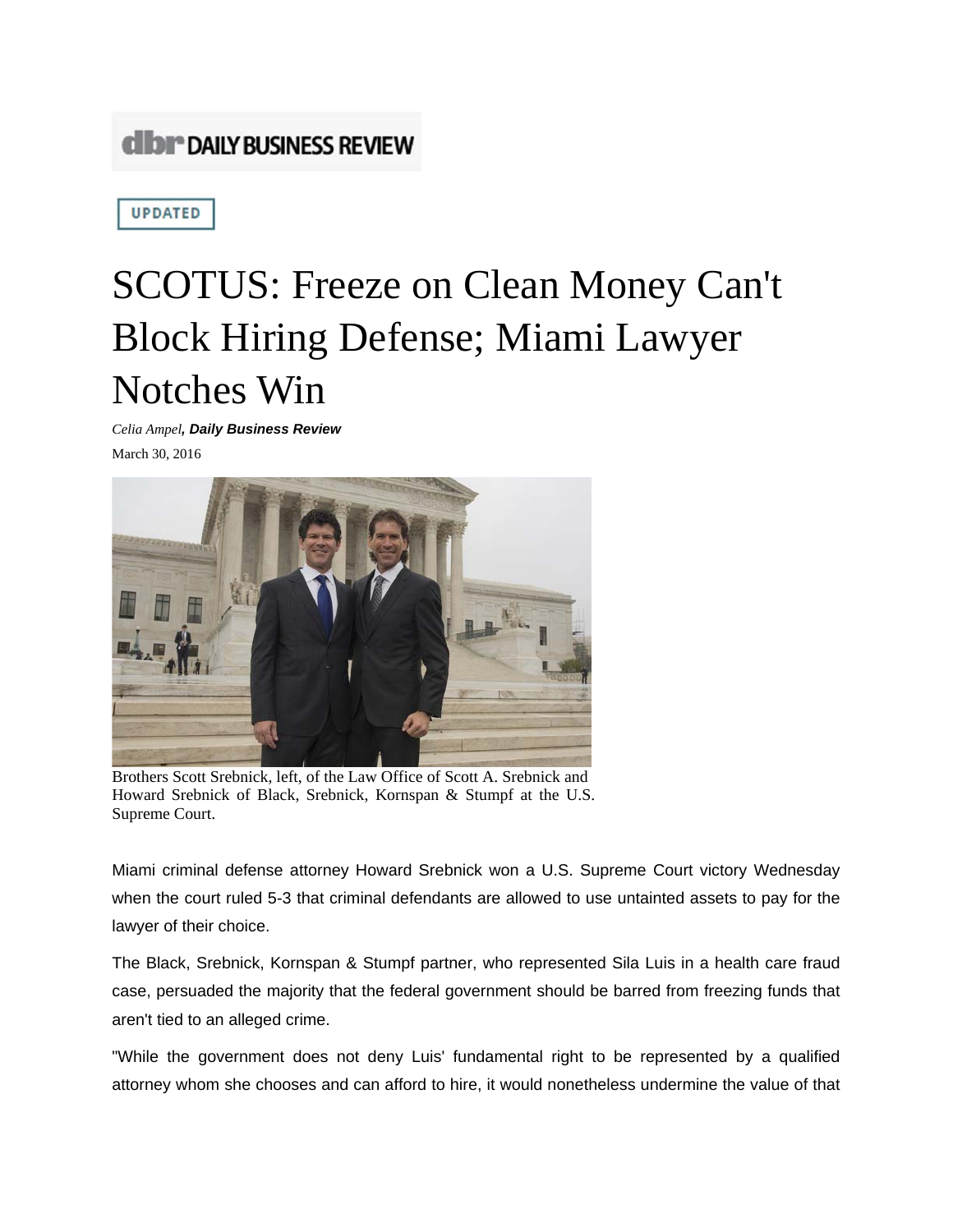right by taking from Luis the ability to use funds she needs to pay for her chosen attorney," Justice Stephen Breyer wrote for the majority.

Chief Justice John Roberts and Justices Ruth Bader Ginsburg, Sonia Sotomayor and Clarence Thomas concurred, with Thomas writing a separate opinion.

Justices Anthony Kennedy, Samuel Alito and Elena Kagan dissented.

Srebnick argued the case in November, supported by his co-counsel and brother Scott Srebnick of the Law Office of Scott A. Srebnick in Miami.

The Srebnicks took the case to the Supreme Court as an unpaid passion project. The future of the private criminal defense bar was at stake if the court ruled against Luis, Howard Srebnick said. He called the decision a victory for the Sixth Amendment.

"For the citizens accused of a crime, it means that they can exercise their right to hire counsel of choice by using their legitimate assets," he said. "The government can't interfere with that constitutional right."

It was Srebnick's second trip to the Supreme Court in about two years. In *Kaley v. U.S*., he unsuccessfully argued assets traceable to a crime should not be restrained when needed for attorney fees.

The Kaley case is still moving through the courts, and Srebnick spent Wednesday morning — his birthday — speaking to a judge about the possibility of staying retrial on double-jeopardy grounds.

"As we were arguing, my computer went nuts," he said. "I got a bunch of messages saying, 'The Supreme Court ruled in your favor in Luis.' "

Luis proposed to pay attorney fees with real estate and family jewelry she owned before she was in the health care business, along with some business revenue not related to the alleged \$45 million Medicare fraud, Srebnick said.

U.S. District Judge Paul Huck ruled the Sixth Amendment did not give Luis the right to use her own untainted funds to hire her counsel of choice, and the U.S. Court of Appeals for the Eleventh Circuit affirmed that decision.

The Supreme Court found Luis' untainted assets were a different beast than the assets addressed by two key precedents, *Caplin & Drysdale v. U.S.* and *U.S. v. Monsanto*.

In Caplin, forfeiture of the defendant's assets was postconviction, not pretrial as in Luis' case. And Monsanto involved the pretrial restraint of assets traceable to the crime, Breyer wrote.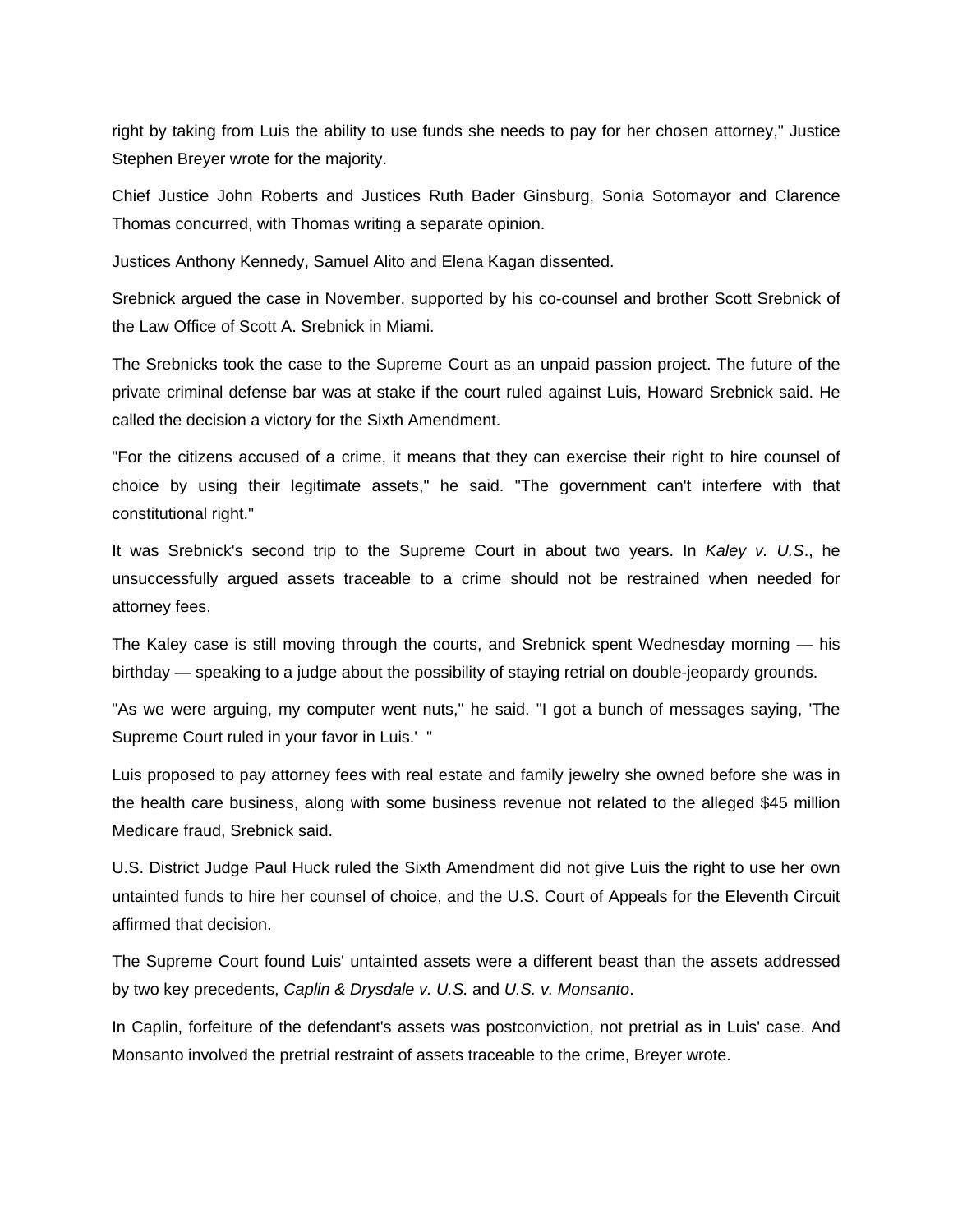"The distinction that we have discussed is thus an important one, not a technicality," he wrote. "It is the difference between what is yours and what is mine."

Kennedy and Alito dissented, finding that the majority opinion would encourage criminal defendants to quickly spend their crime-related assets, knowing they could keep other assets to pay for a lawyer.

"It matters not, under today's ruling, that the defendant's remaining assets must be preserved if the victim or the government is to recover for the property wrongfully taken," Kennedy wrote.

## 'Big Props'

In dissent, Kagan said she found Monsanto "troubling" because it allows pretrial restraint of assets before they are adjudged forfeitable. Nonetheless, the case established that the government can freeze assets when it has "probable cause to believe that the property will ultimately be proved forfeitable," she wrote.

Kagan's dissent was unexpected, said Miami criminal defense attorney David O. Markus.

"I did think she would be in the majority here," the Markus/Moss partner said. "I'm surprised to see her in an opinion that would undercut the Sixth Amendment."

Markus said a loss for Luis would have dealt a severe blow to the Sixth Amendment and the criminal defense bar. He gave the Srebnicks "big props" for their work on the case.

"It's an incredible victory," he said. "It's been Howard and Scott's issue for a long time. They pursued this issue when no one else did. They kept pushing it, have now gone to the Supreme Court twice and have finally won. It's a testament to their intellect and persistence."

The National Association of Criminal Defense Lawyers released a statement Wednesday celebrating the decision. The group filed an amicus curiae brief supporting Luis' position, along with California Attorneys for Criminal Justice and the Florida Association of Criminal Defense Lawyers.

"The importance of this decision cannot be overstated," NACDL President E.G. "Gerry" Morris said in the statement. "The majority of the court recognized the existential threat to the Sixth Amendment the right to counsel of choice posed by the government's position and unequivocally held that the right to counsel must prevail. This decision is a reaffirmation of the importance of the Sixth Amendment guarantee and imposes a significant limitation on the government's expanding efforts to seize the funds of an accused before there has been any determination of guilt."

The death of Justice Antonin Scalia in February left open the possibility that the court could deadlock 4-4, which would have affirmed the lower courts in the government's favor.